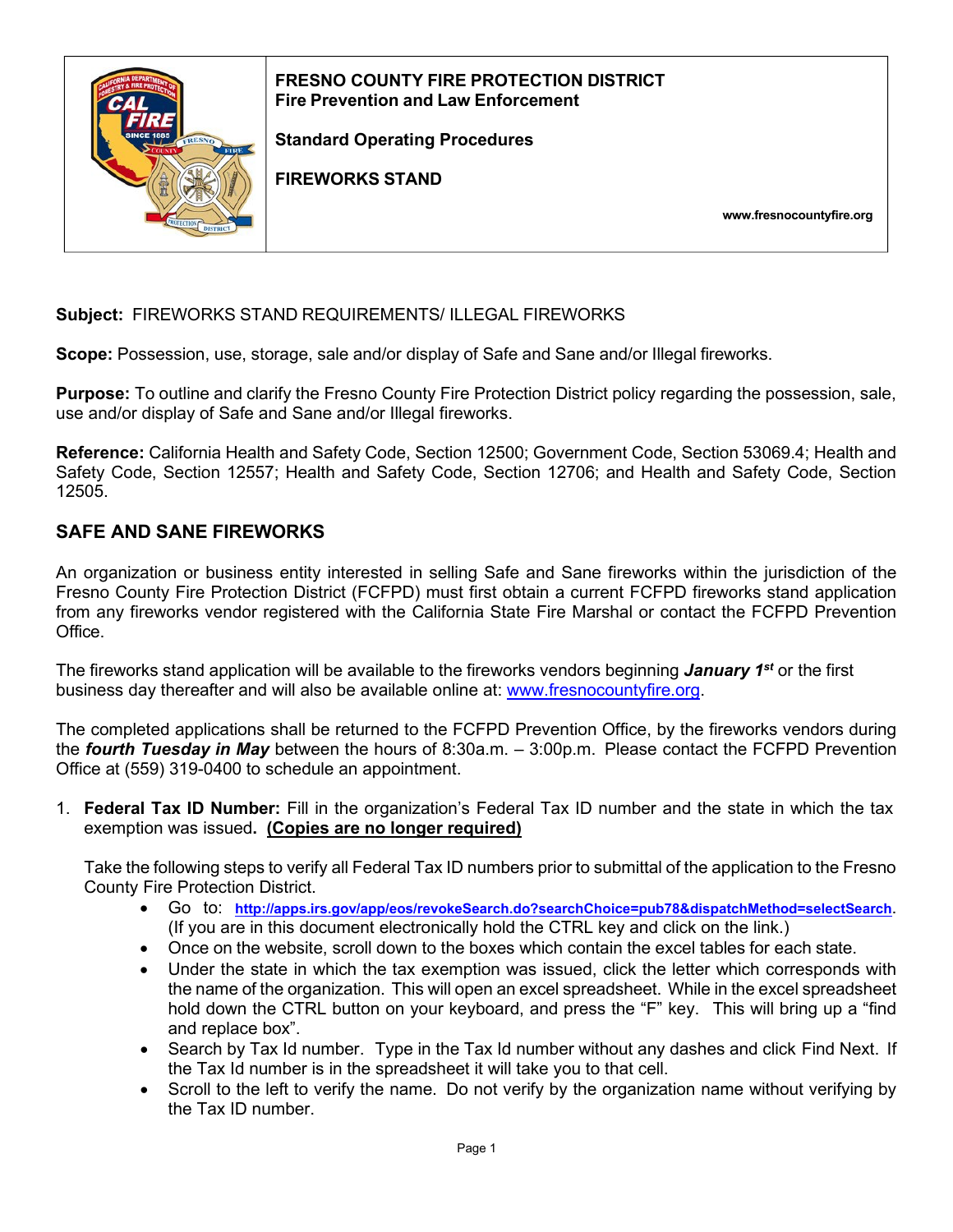- 2. The application must be accurately completed, legible, signed, dated and submitted no later than the due date above.
- 3. Not meeting all requirements in this section by the due date and time, will be grounds for denial of the application and no permit will be issued.
- 4. The final decision for denial or approval of a fireworks application will be up to the Fire Chief or designee.

## **Additional supplemental documentation required:**

The following list of supplemental documentation is due on the **second Tuesday in June or two weeks after the permits are submitted***.* Appointments will be made by the vendors with Fire Prevention personnel on this day to review all documents starting at 8:30 a.m. Vendors will wait while supplemental documentation is being reviewed. If any corrections need to be made Fire Prevention personnel will give the vendor the documentation to correct. Corrections will be accepted until date given by the Fire Prevention personnel.

**Vendors** are to bring the following completed supplemental documents to the FCFPD Prevention Office:

- 1. "Fireworks Stand Location and Fireworks Storage Location form"; **(Appendix A)**
- Fireworks stands will be allowed only on property within the jurisdiction of the FCFPD. Public safety, ingress, egress and adequate parking will be additional factors considered by the Fire Department before approving any site for fireworks sales.
- The stand location must meet the zoning requirements set by the county of Fresno. **(Appendix E)**
- 2. A currently dated "Property Owner's Release", signed by the property owner, giving permission to erect a fireworks stand on their property. This form shall include the following:
- The organization to which permission is being granted.
- The property address for which permission is being granted.
- Verbiage stating the organization has permission to use the property for the location of a fireworks stand.
	- Property owner's name, address and contact phone number.
	- Property owner's signature and current date signed.
- 3. Throughout the life of the permit, the applicant shall pay for and maintain in full force and effect, policies of insurance. The policies of insurance shall name FCFPD, its officers, officials, agents, employees and authorized volunteers as additional insures. The applicant shall submit current proof of insurance. **(Appendix B)**;
- 4. A dimensioned site plan (not to scale) containing all of the following;
	- Drawing that indicates all areas within one hundred feet (**100'**) of the proposed fireworks stand.
	- Drawing that indicates all areas within one hundred feet (**100'**) of the proposed storage container.
	- Drawing that indicates all adjacent buildings, property lines; burnable materials, grass or vegetation is not within thirty feet (**35'**) of the fireworks stand.
	- Drawing that indicates any gasoline pump or distribution point is at least one hundred feet (**100'**) from the fireworks stand.
	- Drawing that indicates the fireworks stand location is at least ten feet (**10'**) from any public roadway, or public sidewalk.
	- Drawing that indicates the storage container is at least thirty feet (**35'**) from the fireworks stand and any other building.
- 5. Every fireworks stand permit shall be accompanied by an Office of the State Fire Marshal Retail Fireworks Application (with current year's sticker);
- 6. Each applicant shall submit a Temporary Seller's Permit valid through the end of the organizations sales date;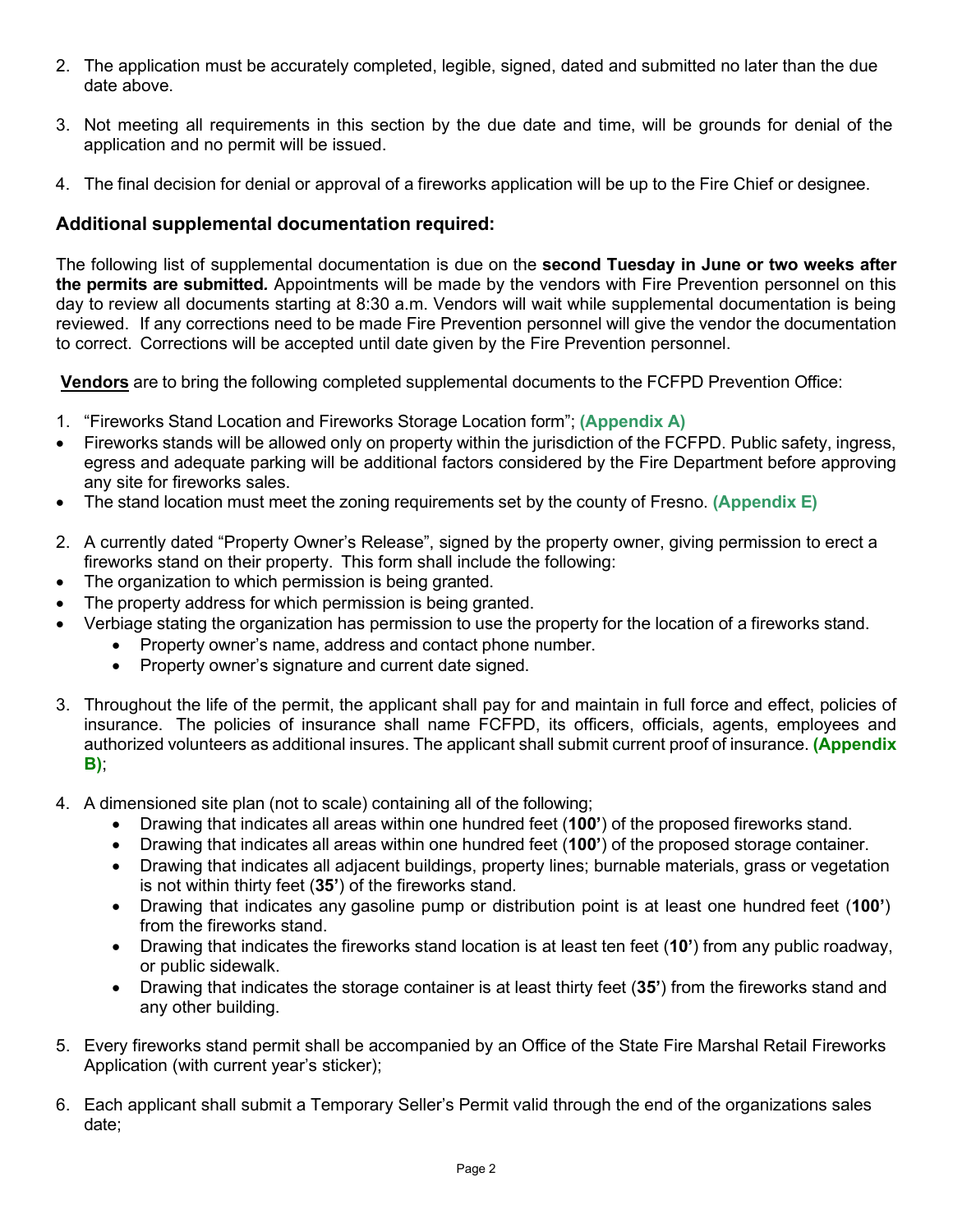- 7. Each applicant shall execute an Indemnification and Hold Harmless Agreement as required by the FCFPD. **(Appendix C)**;
- 8. Every application for a permit shall be accompanied by a nonrefundable application fee. The fireworks season permit will be four hundred and fourteen dollars (\$414.00 or current fee) made payable to Fresno County Fire Protection District. This is a non-refundable sum. Each permit shall be for only one (1) fireworks stand.

When all application requirements have been completed, the fireworks stand location has been approved and the Fire Department shall authorize erection of a fireworks stand.

# **Inspection Appointment: ORGANIZATION RESPONSIBILITY**

- 1. The organizations which have successfully submitted approved documentation will be responsible for calling the FCFPD Prevention Office at (559) 319-0400 to schedule the date and time of their organization's initial fireworks stand inspection. The organization may call from *June 1st to June 10th, between the hours of 8:30 a.m. and 4:00 p.m.to schedule their inspection.*
	- These appointments are limited and will be assigned on a first come first service basis;
	- Appointments will be scheduled as follows: June  $28<sup>th</sup>$  thru July 1<sup>st</sup> from 8:00 a.m. - 5:00 p.m.
	- Appointments will be available every half hour.

## **Fireworks Stand Inspection:**

- 1. The initial inspection will be conducted on the day and time the organization has previously agreed to. There will be no inspections or re-inspections conducted after July 1<sup>st</sup> at 5:00p.m., without prior arrangements.
- 2. See **Appendix D** for a list of items which will be verified at the time of the initial inspection and during the daily inspections conducted by Fire Prevention Personnel;
- 3. Permits are only effective after FCFPD personnel have conducted the initial inspection confirming compliance with all requirements;
- 4. Once the permit is issued, it must be posted in a conspicuous location inside the fireworks stand during times of operation along with the following:
	- State Fire Marshal's license.
	- Temporary Seller's Permit from the State Board of Equalization.
	- Certificate of Insurance.
	- Name and contact information of at least two people responsible for the operation of the fireworks stand.
- 5. Permits are not transferable to any other organization;
- 6. It is unlawful for any person to sell Safe and Sane fireworks within the FCFPD limits without a permit issued by the Fire Chief or designee. If an organization is selling Safe and Sane fireworks without a permit the individual or organization could face criminal charges.
- 7. It is unlawful for any person to sell or transfer any Safe and Sane fireworks to a consumer or user from any place other than a currently permitted fireworks booth. The sale of safe and sane fireworks and/or money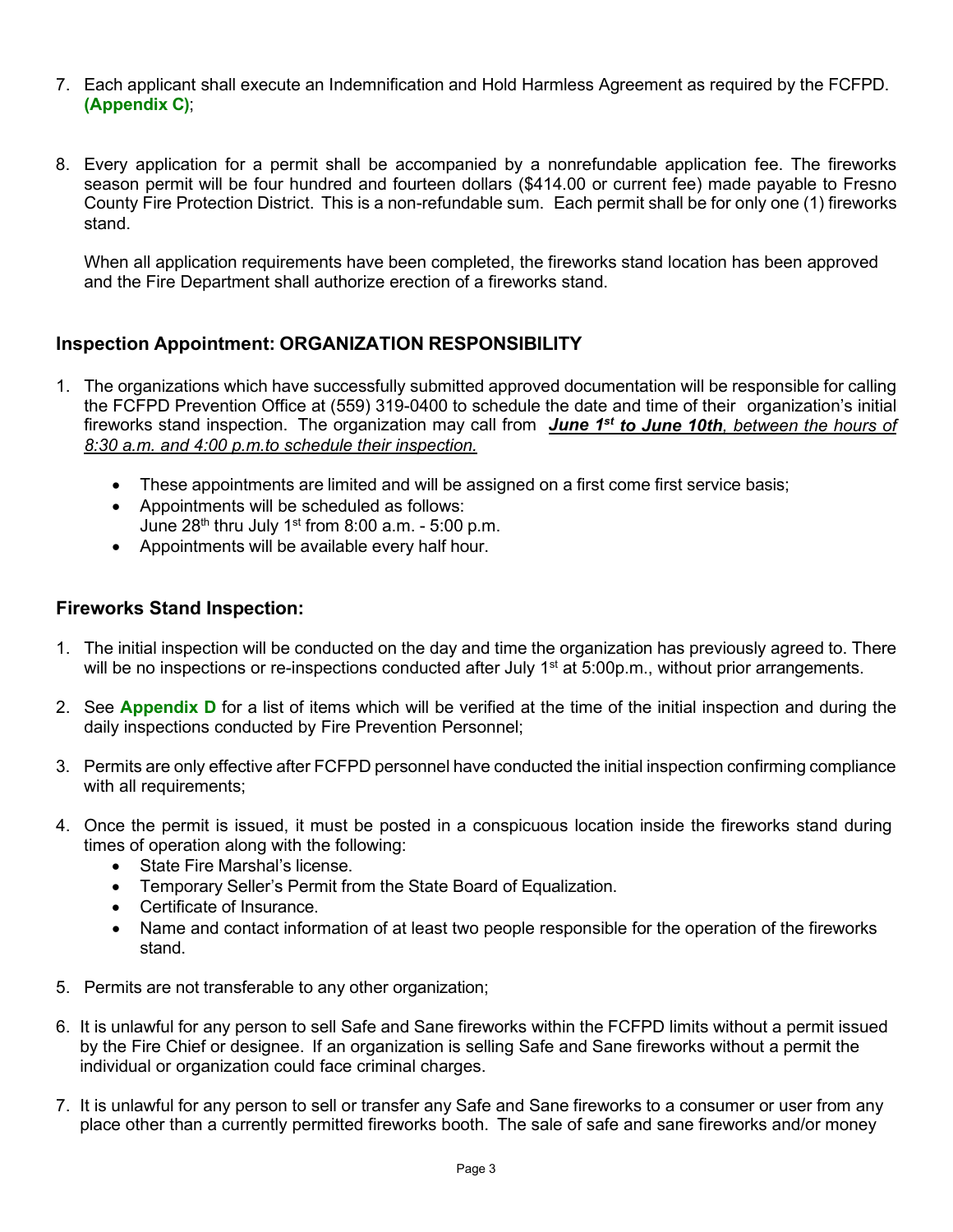(s) for those fireworks shall only be exchanged in a temporary fireworks booth which has been currently permitted by the FCFPD.

b. All officers, agents and employees of the eligible organization shall be responsible for compliance with all provisions of these standards.

### **Temporary fireworks stand:**

- 1. All retail sales of Safe and Sane fireworks shall be permitted only from within a temporary fireworks stand. The sale from any other location (building, structure or vehicle) is prohibited;
- 2. Stands are preferred to be on paved surfaces, however, unpaved surfaces may be approved as long as dry vegetation has been cleared under and around for a distance of thirty-five feet (35');
- 3. No other items, such as food or drinks shall be sold in conjunction with, inside or within thirty feet (30') of a fireworks stand;
- 4. Fireworks stands may not obstruct any handicapped parking stall;
- 5. Fireworks stands need not comply with the provisions of the California Building Code; however, all stands shall be erected under the supervision of the fireworks vendor, who shall require that stands be constructed in a manner which will reasonably insure the safety of attendants and patrons;
- 6. If stands are operated at night, only electric lights may be used and the wiring must be installed by a licensed electrical contractor and shall meet the minimum requirements of the California Electrical Code. Open splices are prohibited and all wiring must be protected from physical damage and weather. Exposed light bulbs shall be protected with covers, cages or screens;
- 7. No fireworks stand shall have a floor area in excess of seven hundred fifty square feet (750');
- 8. Each fireworks stand shall have at least two exits. The exits shall be located and provided on opposite sides. Each exit shall be at least 32" wide, 6' 8" in height, shall swing in the direction of exit travel and shall be clear at all times;
- 9. Fireworks stands with three (3) sides and open from the back will not require exits;
- 10. The frame of a fireworks stand and the lower half can be wood or metal;
- 11. The area above the display counter can be wire mesh with solid sides or wire mesh all around. The front counter area open for sales shall be located 4' from the bottom edge of the fireworks stand and continue for no more than 18" in height for open area. The lath wire will continue to the roof;
- 12. The maximum fireworks stand length shall be no longer than forty feet (40');
- 13. One approved multipurpose 2A:10BC portable fire extinguisher shall be provided in the fireworks stand sale area. It shall be in operating condition with an up-to-date inspection tag indicating the fire extinguisher has been serviced within the past year;
- 14. Fireworks signs, sandwich boards and advertisements shall be limited to the booth and no more than thirty feet (30') surrounding the booth.
- 15. Due to a possible traffic hazard, sales/advertising representatives will not be allowed on traffic medians;
- 16. Rotating beacons, strobe lights or similar devices are not allowed;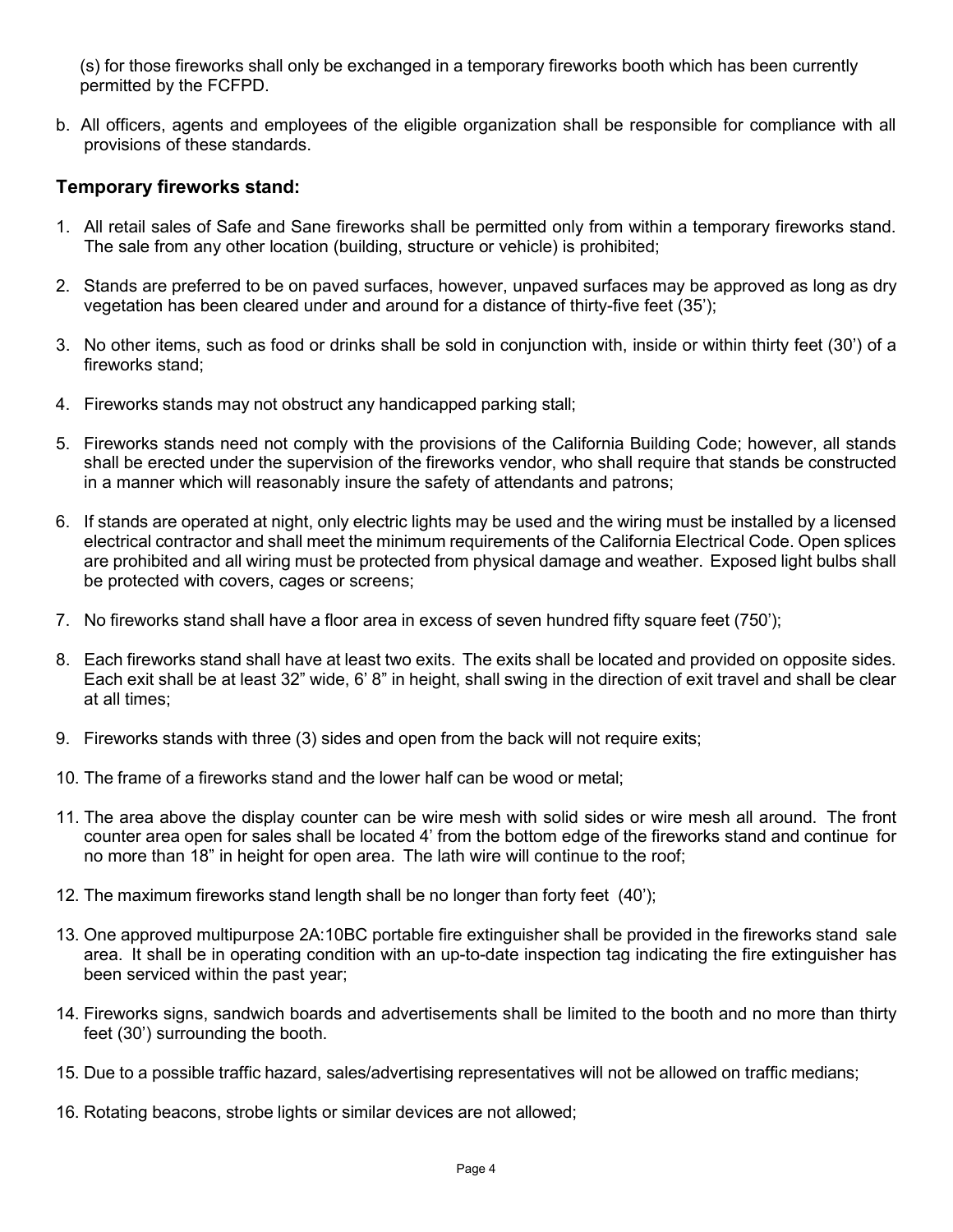- 17. No tarp or canopy shall be attached to or placed within two feet (2') of a fireworks stand, shall not be larger than the fireworks stand and if the canopy is larger than 20'X20' there shall be a tag on the canopy showing it is flame retardant treated;
- 18. Fireworks shall not be displayed or moved into the fireworks stand until the first day of allowed sales on *June 28 at 12:00 p.m*., or just prior to the initial inspection;
- 19. All temporary fireworks stands shall be disassembled and removed no later than *July 8th at 5:00 p.m.*

### **Operation of fireworks stand:**

- 1. No person shall sell fireworks to any person under the age of sixteen (16);
- 2. The sale of Safe and Sane fireworks shall begin no earlier than **noon on June 28th** and shall not continue after **noon on July 6th** of the same year.
- 3. No entity other than the permitted organization or business shall operate the stand for which the permit is issued or share or otherwise participate in the profits of the operation of such stand;
- 4. No persons other than the individuals (volunteers) who are members of the permitted organization or business or the spouses, immediate family, parents or adult children of such members shall sell or otherwise participate in the sale and or display of Safe and Sane fireworks at such stand;
- 5. No person shall be paid any consideration by the permitted organization or any wholesale distributor of Safe and Sane fireworks for selling or otherwise participating in the sale of fireworks at such stand, provided, however, that compensation may be paid for security personnel during non-sale hours and to the party authorizing location of the stand on their property;
- 6. The person responsible for the fireworks stands shall instruct all workers who handle fireworks in any capacity of the hazards and with the rules and safety precautions governing fireworks;
- 7. Workers shall be trained in emergency procedures including use of the fire extinguisher (may be tested at random);
- 8. No person shall use or handle fireworks while under the influence of intoxicating liquids or narcotics. Alcohol and narcotics are prohibited within the fireworks stand;
- 9. All persons involved in the sale of Safe and Sane fireworks shall be at least 18 years of age. Proof must be shown at any time when requested by Fire officials. Failure to produce valid picture identification upon request may result in fireworks sales permit revocation for the remainder of the daily sales period.
- 10. Smoking shall be prohibited where fireworks are stored, handled or sold;
- 11. No sleeping inside a fireworks stand will be permitted at any time;
- 12. The premises shall be maintained in a clean, neat and orderly condition at all times and is free from any condition that would create a fire hazard. Empty boxes are not to be stored behind the fireworks booth;

#### **General requirements for permittees:**

1. "NO SMOKING" signs shall be prominently displayed on **all sides** of the fireworks stand, in both English and Spanish. Each sign shall have the words "NO SMOKING" in red letters not less than two inches (2") in height with a minimum one-half inch (1/2") stroke on a white background;